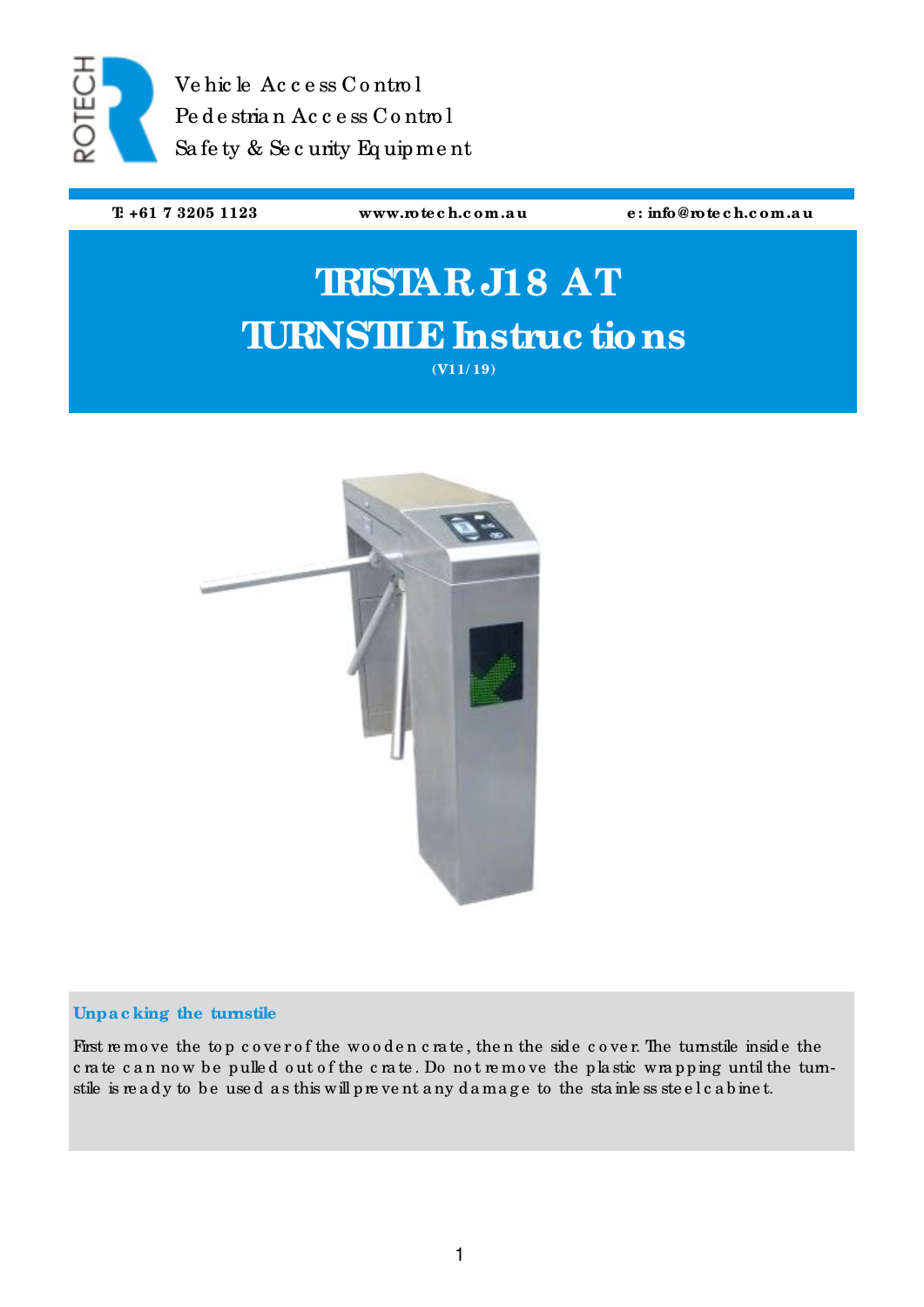#### **1. Introduc tion**

The TriSta r J18 AT a uto matic turnstile is designed for use in high volume traffic are as to c o ntro l p e de stria n tra ffic . Any typ e o f a c c e ss c o ntro l o r tic ke ting syste m c a n b e use d to a c tiva te the turnstile . The turnstile is o p e ra te d using a DC b rushle ss mo to r whic h e nsure s a smo o th o p e ra tio n a nd the inb uilt e nc o d e r g ua ra nte e s e xa c t p o sitio ning o f the a rm. When c o nne c ted to the fire a larm or o the r e me rg e nc y system the active a rm d ro ps a llo wing fast e xit from the building. During a power failure the a rm d ro ps and will automatic ally reposition itself when the power is restored.

| Model No              | TriSta r J18 AT                        |  |
|-----------------------|----------------------------------------|--|
| Throughput            | 25 users perminute                     |  |
| Channel width         | $550 - 600$ mm                         |  |
| Duty cycle            | $100\%$                                |  |
| Operating input       | Po tential free $N/O$                  |  |
| <b>MCBF</b>           | 300 million operations                 |  |
| Sa fe ty de vices     | Arm drops in emergency                 |  |
| $IP$ rating           | $IP 55$ stand and                      |  |
| Signal time out       | Adjustable up to 20 seconds            |  |
| Powersupply           | $220$ vac + -10%                       |  |
| Motorvoltage          | $24$ vd c                              |  |
| Powerconsumption      | 50W                                    |  |
| Working environment   | $-30^{\circ}$ C $\sim$ $+70^{\circ}$ C |  |
| Re la tive hum id ity | 95%                                    |  |

#### **2. Te c hnic a l Spe c ific a tions**

## **3. Sta nda rd fe ature s**

- 3.1 Ea sy se t up using the LED d isp la y.
- 3.2 Ac c ura te positioning using the encoder.
- 3.3 The control panel shows the status of all key components.
- 3.4 Multiple input and output ports, can be configured to use r requirements.
- 3.5 When the arm is returning to the default position it slows so that there is no me c ha nic a l force on the internal components.
- 3.6 Suita b le fo r b o th Ind o o r a nd o utd o o r.
- 3.7 The c o ntro l p a ne l ind ic a te s the c urre nt sta tus.
- 3.8 The rotation speed of the arm while entering the turnstile can be adjusted.
- 3.9 If the a rm is forced without presenting a c and the a rm locks for  $4 \text{ sec}$  onds.
- 3.10 The turnstile can be opened by two input signals (signals can be input by access c o ntro lle r, p ush b utto n o r o the re q uip me nt).
- 3.11 Indicator lights: When the turnstile is ready to read the c ard, the light in the middle will b e ye llo w. Afte r re a d ing c a rd the upp e r b lue lig ht will c o me o n. If so me o ne trie s to p ush the a rm without pe rmission, the red light will come on.
- 3.12 Sing le d ire c tio n o r b i d ire c tio n is o p tio na l.
- 3.13 In an emergency or power failure the active arm will drop. The control panel can be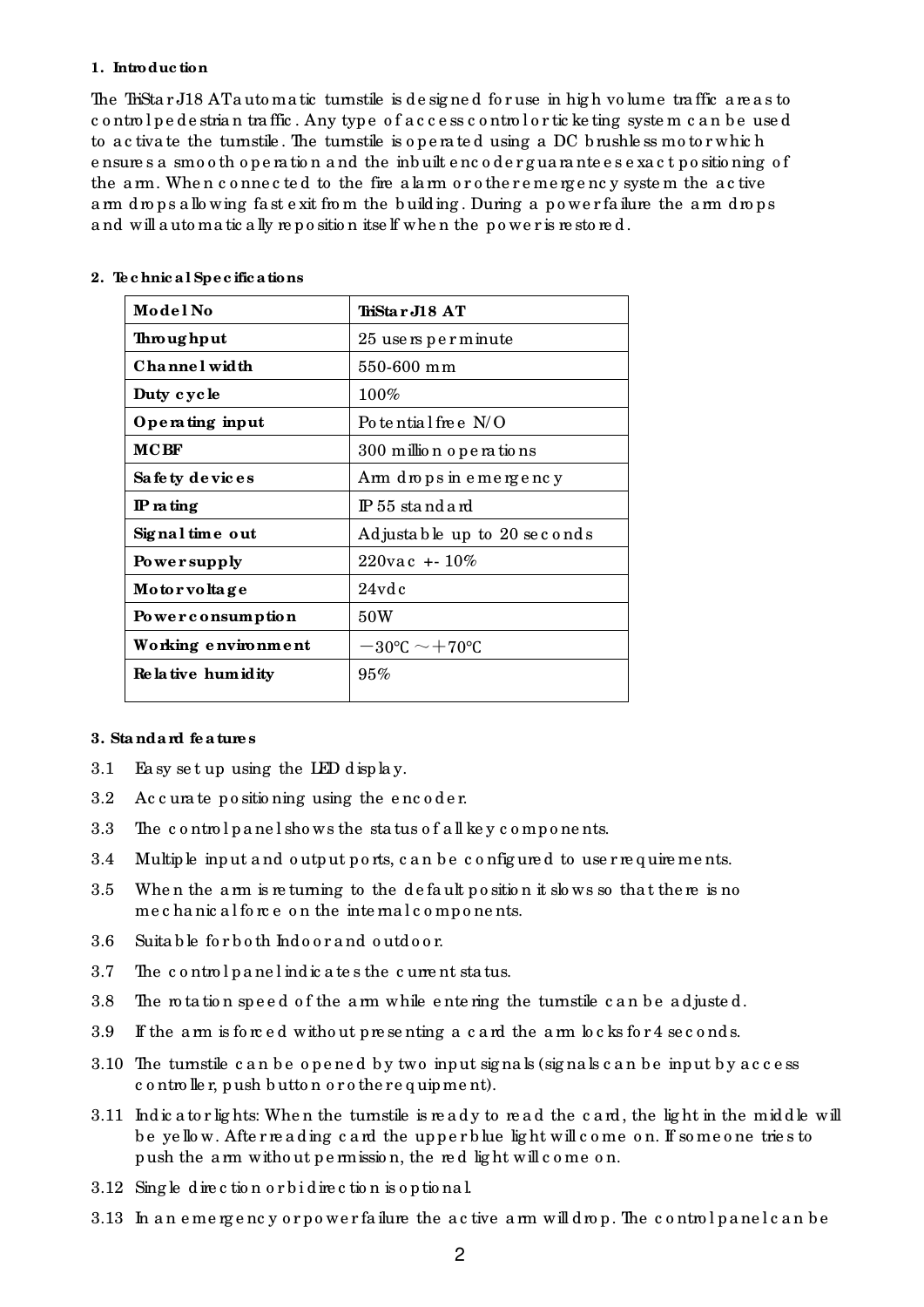c o nne c te d to the fire a la rm o r a ny typ e o f e me rg e nc y inp ut. Whe n the p o we r is re sto red or the emergency input is switched off the arm automatically returns to the d e fa ult p o sitio n

- 3.14 The J18 AT has a memory input that remembers how many access cards have b e e n pre se nte d a nd do e s no t lo c k the turnstile until a ll use rs who ha ve p re se nte d the ir c a rd s ha ve p a sse d thro ug h the turnstile .
- 3.15 If no pedestrian passes through the turnstile after swiping the ircard the turnstile will re turn to  $\operatorname{bc}$  k mode after a p re-set time (time adjustable).

## **4. Optiona l fe a ture s**

- 4.1 Vo ic e pro mp t a nd d isp la y sc re e n a va ila b le .
- 4.2 An external counter can be connected to count the number of people passing through the turnstile.
- 4.3 RS485 c o mmunic a tio n, PC c o mma nd thro ug h se ria lp o rt
- 4.4 Aud ible and / or visual alarm to indicate attempted forced entry.

#### **5. Me c ha nic a l insta lla tion**

- 5.1 The turnstile should be mounted on a smooth level surface; a concrete base is p re fe rre d e spe c ia lly fo r o utd o o ra p p lic a tio ns.
- 5.2 Two hold down bars are provided and the se should be fixed with M12 x 100 mm e xp a nsio n b o lts.
- 5.3 The conduit entry can be inside the leg of the turnstile or through the cabinetwall.

#### **6. Ele c tric a l Insta llation**

- 6.1 All e le c tric a l c o nne c tio ns must b e ma de b y a q ua lifie d e le c tric ia n in a c c o rd a nc e with Austra lia n wiring re g ula tio n AS/ NZS 3000 2007.
- 6.2 The turnstile requires a 5 amp 240 vac power supply fitted with an earth leakage unit a nd a suita b le c irc uit b re a ke r.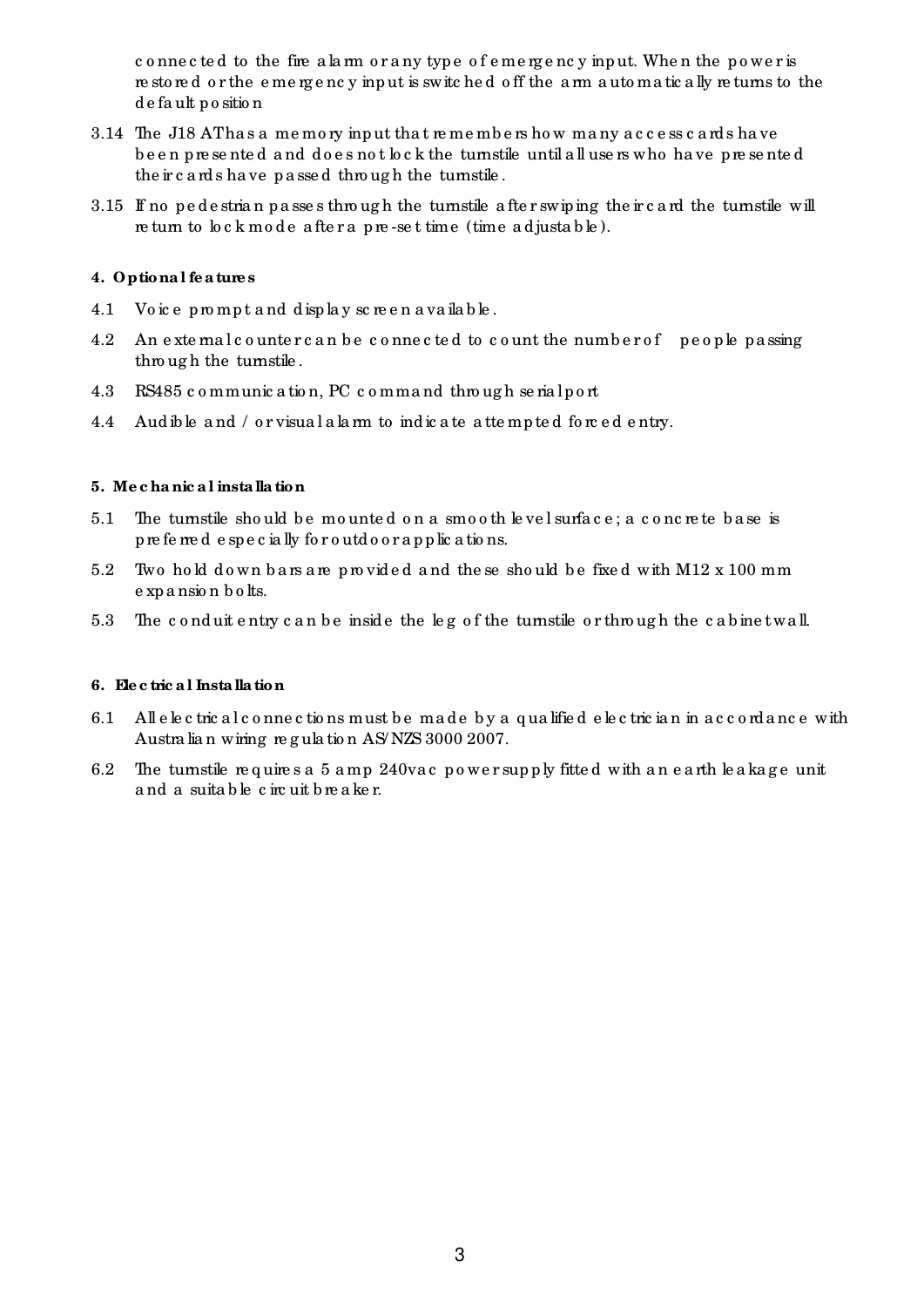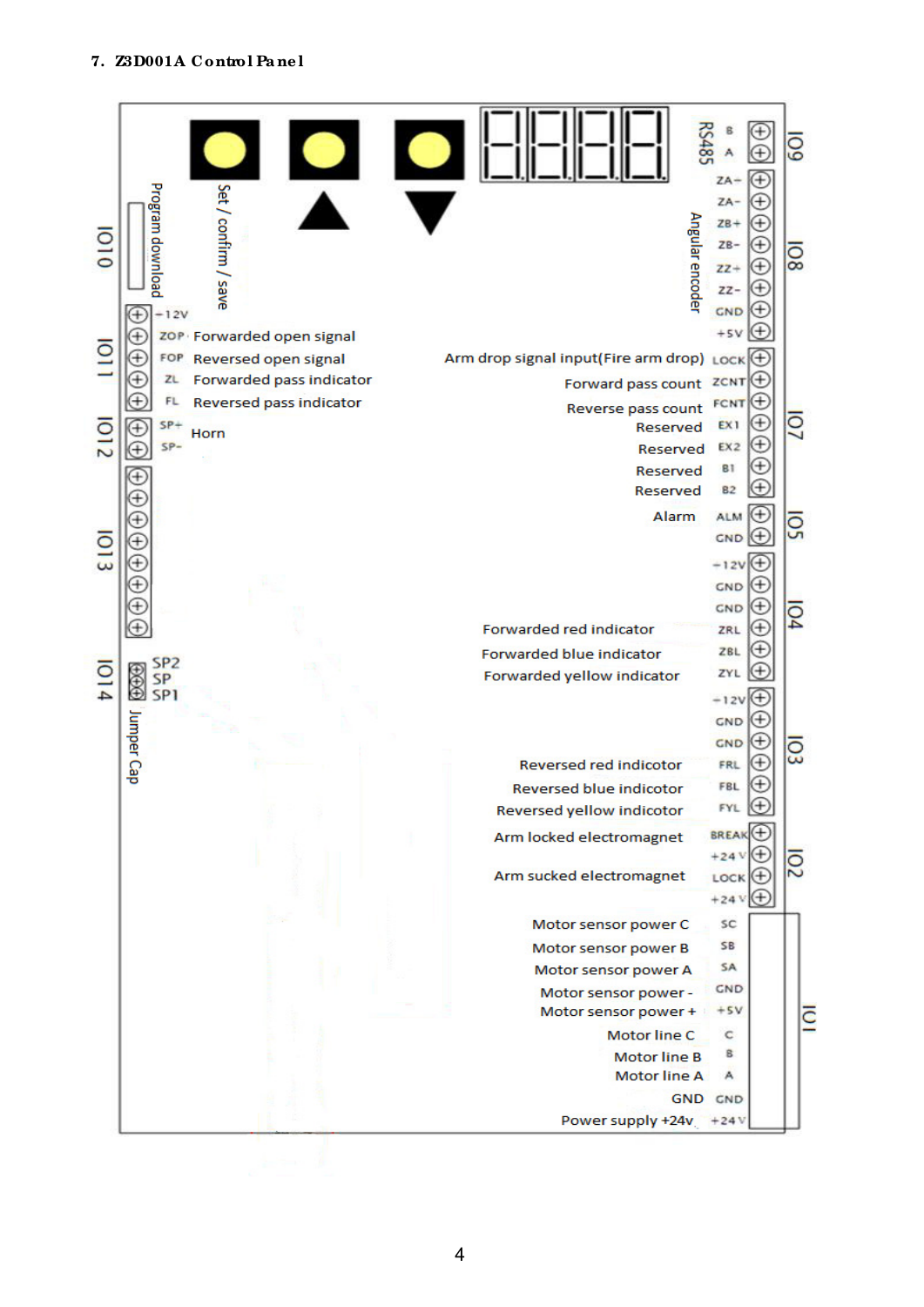## **8. Se t up Instruc tion**

After power-up, the LED on the main board will display the version number of the c urre nt so ftwa re. For example, the display shows 0-01, indicating that the current so ftwa re is V01, The d isp lay will then show :  $2017-12-12-10-41-30$  (year, month, day, ho ur, minute, se c o nd). After this display the turnstile a rm will automatic ally rotate to the normal working position after completing a self test, the turnstile is now ready set the parameters.

## **8.1 Ma in boa rd c ontrol buttons a nd LED displa y**



Fig ure 11 Dig ita l Tub e

## **8.2 Pa rame te r se t up**

*Fore xample*: If you wish to change parameter P-01 (counting function)

- Pre ss the "Set / Confirm / Save" button for 3 seconds to enter the set up mode.
- If yo u c ha ng e the va lue o f the pa ra me te r to 1 b y pre ssing the "Up " a nd "Do wn" ke ys, this will enable the counting function and finally press the "Se  $t/C$  o nfirm/Sa ve" butto n to save the p a rame ter.

If yo u wa nt to se t o the r p a ra me te rs, a fte r d isp la ying P-01, yo u c a n c ha ng e the type o f the pa ra me te r b y "Up " a nd "Do wn".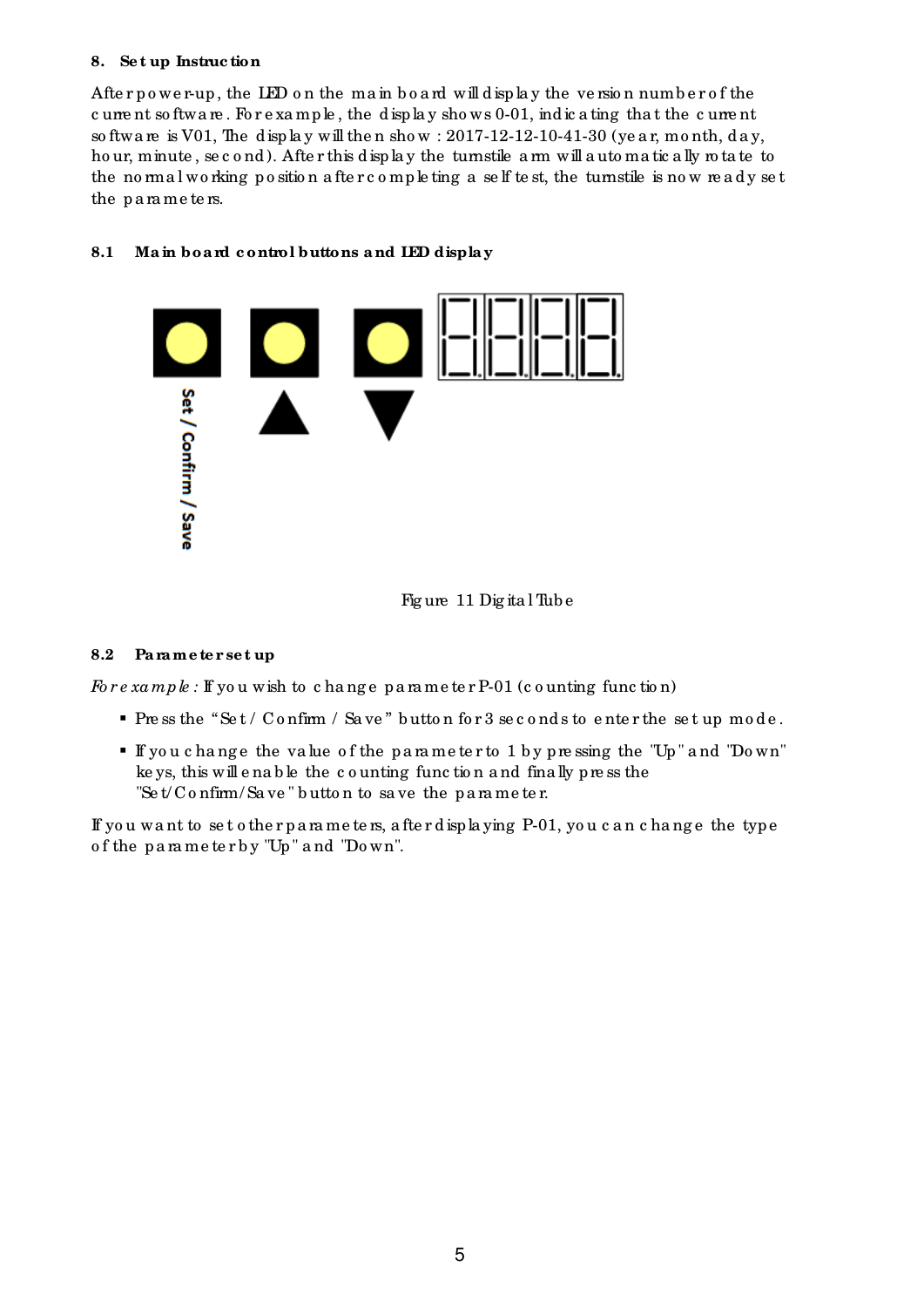| Parameter    | De scription                                                        | <b>Value</b>                                                          |                                     | Valu         |            |
|--------------|---------------------------------------------------------------------|-----------------------------------------------------------------------|-------------------------------------|--------------|------------|
|              |                                                                     |                                                                       |                                     | $\mathbf e$  |            |
| $P-00$       | Example                                                             |                                                                       |                                     |              |            |
| $P-01$       | Counting function selection                                         | $\boldsymbol{0}$                                                      | Disa b le                           | 1            | Enable     |
| $P-02$       | To allow access in entry                                            | $\mathbf{0}$                                                          | Disa b le                           | $\mathbf{1}$ | Enable     |
|              | d ire c tion                                                        |                                                                       |                                     |              |            |
| $P-03$       | To allow access in exit                                             | $\mathbf{0}$                                                          | Disa b le                           | $\mathbf{1}$ | Enable     |
|              | d ire c tion                                                        |                                                                       |                                     |              |            |
| $P-05$       | Re se rve d                                                         |                                                                       |                                     |              |            |
| $P-06$       | Entry control by                                                    | $\boldsymbol{0}$                                                      | Swiping card                        | 1            | Free wheel |
| $P-07$       | Exit control by                                                     | $\mathbf{0}$                                                          | Swiping card                        | $\mathbf{1}$ | Free wheel |
| $P-08$       | Rotation speed of arm during                                        | Value is 0-100, the larger the value, faster<br>the speed, default 70 |                                     |              |            |
|              | se lf-c he c k a t startup                                          |                                                                       |                                     |              |            |
| $P-09$       | Rotation speed when                                                 | Value is 0-70, default 50                                             |                                     |              |            |
|              | operating the turnstile                                             |                                                                       |                                     |              |            |
| $P-10$       | Resetspeed when the baris                                           | The value is 0-50. The larger the value, the                          |                                     |              |            |
|              | off center                                                          |                                                                       | more accurate the accuracy, but the |              |            |
|              |                                                                     |                                                                       | greater the jitter, default 34      |              |            |
| $P-11$       | Speed setting after the arm                                         | The value is $0-70$ , default is $40$                                 |                                     |              |            |
|              | lo c ke d                                                           |                                                                       |                                     |              |            |
| $P-12$       | Recovery time of the first lock                                     | Maximum value 20S, defaulted 2S                                       |                                     |              |            |
|              | $(re \, cover \, y \, time \, of \, the \, first \, for \, e \, d)$ |                                                                       |                                     |              |            |
|              | $bc\ k\ l$ : the recovery time of the                               |                                                                       |                                     |              |            |
|              | se cond $bc k$ is 4 time s of the first,                            |                                                                       |                                     |              |            |
|              | and the recovery time of the N                                      |                                                                       |                                     |              |            |
|              | time s $bc k$ is $(n-1)*4$ time s of the                            |                                                                       |                                     |              |            |
|              | $ne \, c \, o \, v \, e \, r$ ry time of the first $\ln c \, k$ ).  |                                                                       |                                     |              |            |
| $P-13$       | Waiting time after swiping                                          | Maximum value 20S, default 8S                                         |                                     |              |            |
|              | card                                                                |                                                                       |                                     |              |            |
| P-14 to P-24 | Re served                                                           |                                                                       |                                     |              |            |
| $P-25$       | Ze ro se tting                                                      |                                                                       |                                     |              |            |
| $P-26$       | Program version selection                                           |                                                                       |                                     |              |            |

# **8.3 Inte rfa c e instruc tion**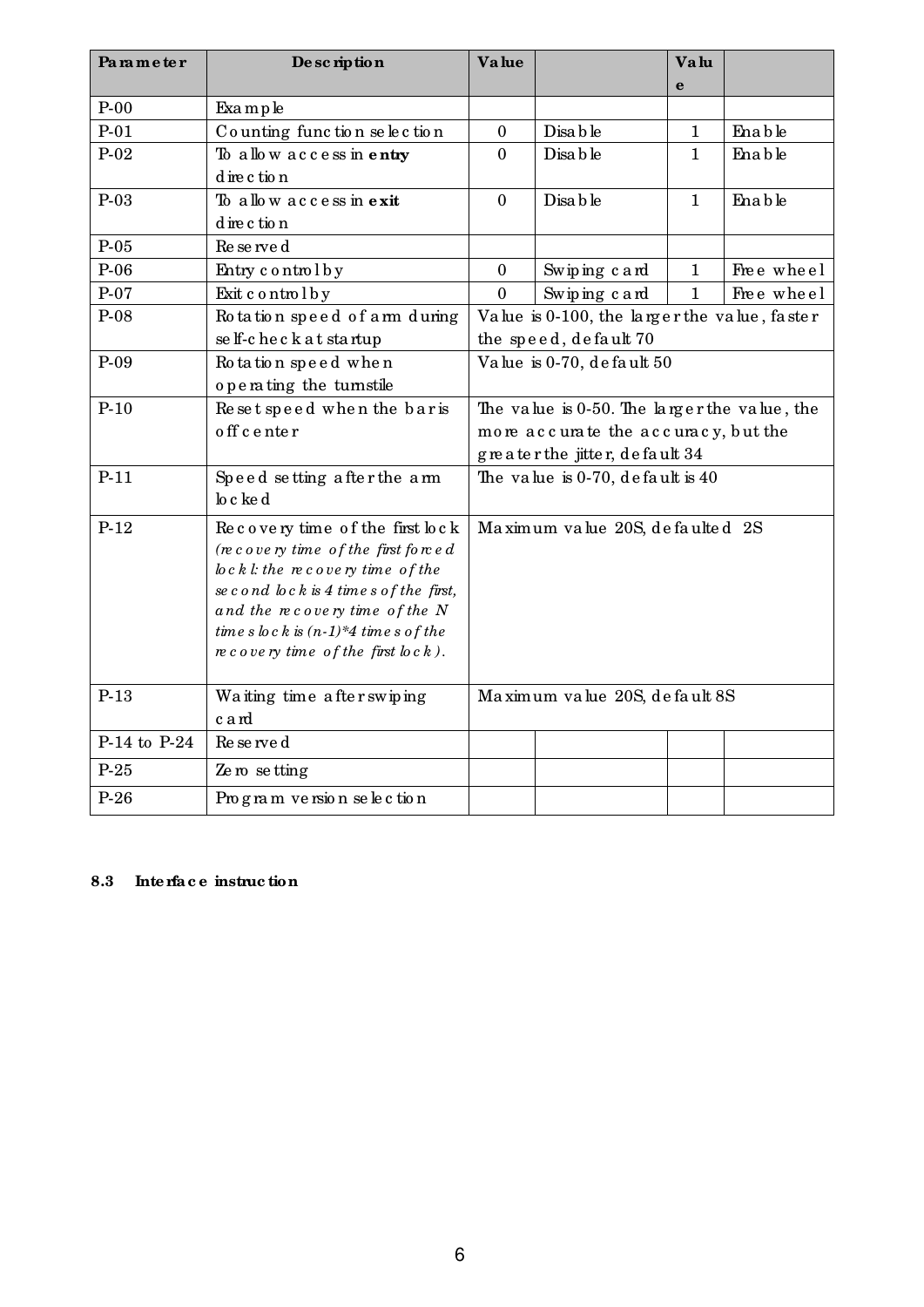| Interface       | Name                                                        | Pin de finition                                                                                                                                                                                                                                                                                                                                                                                            |
|-----------------|-------------------------------------------------------------|------------------------------------------------------------------------------------------------------------------------------------------------------------------------------------------------------------------------------------------------------------------------------------------------------------------------------------------------------------------------------------------------------------|
| $IO$ 3          | The<br>reversed panel<br>status indicator                   | $+12V$ -+12V output, power for indicator<br>$GND$ - Power $GND$<br>$GND$ -PowerGND<br>$FRL$ - Reversed red indicator<br>-Reversed blue indicator<br>FBL<br>$\text{FYL}$ -Reversed yellow indicator<br>$+12V - +12V$ output, powering the panel status<br>indic a to r<br><b>GND</b><br><b>GND</b><br>FRL-status indicator red light<br>FBL-status indicator blue light<br>FYL-status indicatoryellow light |
| $I\!\!D4$       | Forward panel status<br>indic a to r                        | $+12V$ -+12V output, power for indicator<br>$GND$ -PowerGND<br>$GND$ -Power $GND$<br>$ZRL$ -Forwarded red indicator<br>ZBL - Forwarded blue indicator<br>ZYL - Forwarded yellow indicator<br>$+12V - +12V$ output, powering the panel status<br>indic a to r<br><b>GND</b><br><b>GND</b><br>ZRL-status indicator red light<br>ZBL-status indicatorblue light<br>ZYL-status indicatoryellow light           |
| IO <sub>5</sub> | Alam interface                                              | ALM -Alarm output signal<br>ALM -Alarm output signal ALM<br><b>GND</b>                                                                                                                                                                                                                                                                                                                                     |
| IO7             | Forward,<br>re verse d<br>counting<br>Arm drop signal input | B1<br>-Re se rve d<br>B2<br>-Reserved<br>EX2<br>—Re se rve d<br>$-$ Re se rve d<br>EX1<br>$FCNT$ —Re verse pass counting<br>ZCNT-Forward pass counting<br>$LOCK—Arm drop signal input (fine arm drop)$                                                                                                                                                                                                     |
| IO9             | Communication<br>inte rfa c e                               | 485 A<br>485 B                                                                                                                                                                                                                                                                                                                                                                                             |

# **8.4 Dig ita l ze ro se tting me thod**

- Po we r o n, wa iting fo r the se lf-te st to b e c o mp le te d.
- Pre ss the "Set/Confirm/Save" button for 3 seconds to enter the set up interface, then use the up and down keys to adjust the parameter type to "P-25", and fina lly press the "Set/Confirm/Save" button within 5 seconds.
- Ad just a ny o ne o f the a rms ma nua lly to the "c lo se d p o sitio n", the g a te is a uto ma tic a lly re se t, the turnstile will use the ne wly se t ze ro p o int a fte r the re se t.

### **9. Trouble shooting**

| <b>Pro b le m</b> | Action  |
|-------------------|---------|
| ________          | _______ |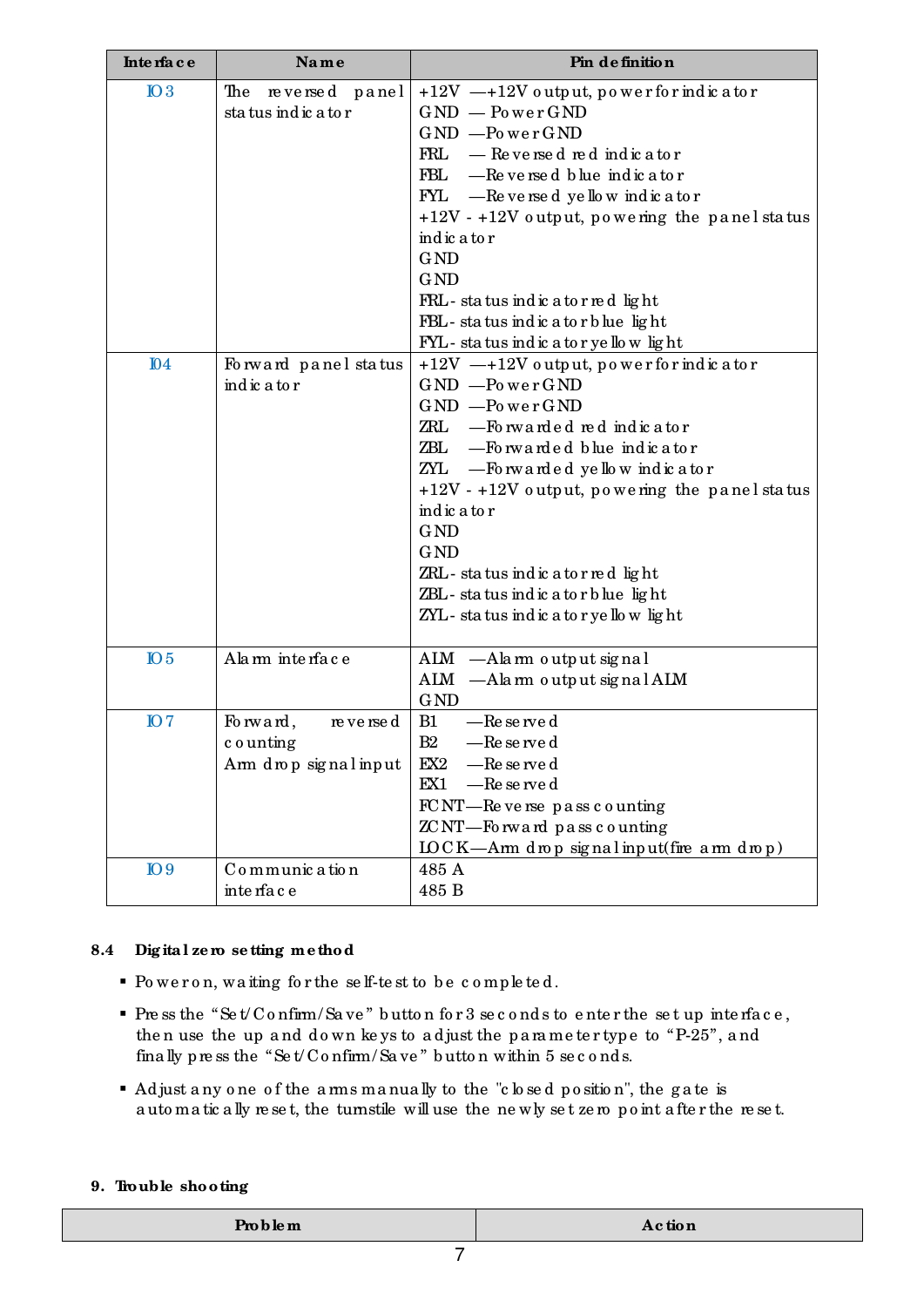| No response when triggered                                                       | Close cover                                 |  |
|----------------------------------------------------------------------------------|---------------------------------------------|--|
| Arm is not returning to start position                                           | Checkcam forwearif OKadd lubricant          |  |
| Arm is slow returning to start position                                          | Adjust tension springs                      |  |
| Emergency arm drop off not working or arm<br>won't lock in position when poweron | Adjust the position of the release solenoid |  |
| Arm does not a utomatic ally lock in position                                    | Adjust position of photocellondisc.         |  |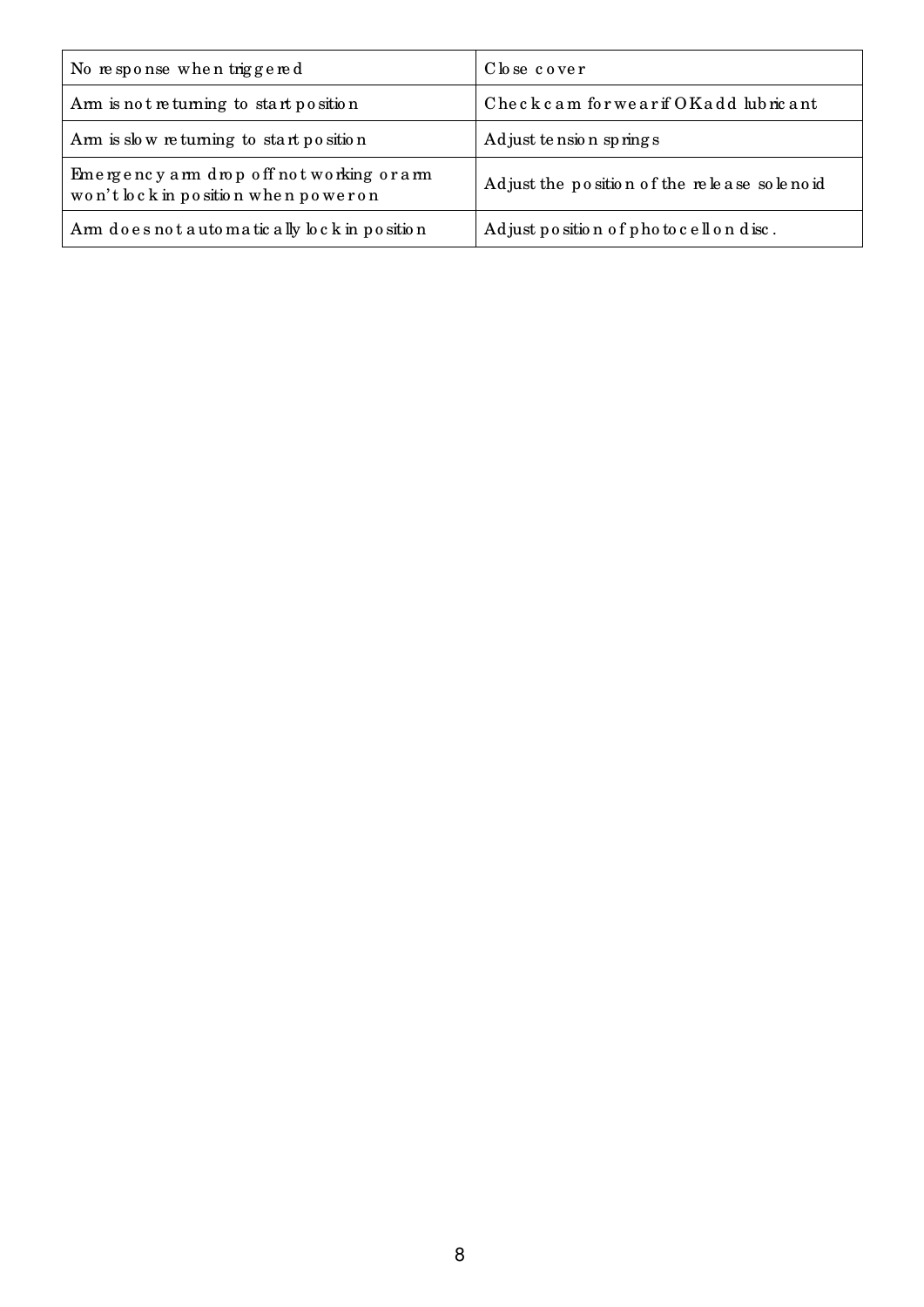

NOTE The concrete pad should be 20Mpa (min) 150 mm thick, cured for 7 days on a suitably compacted foundation. Hold down anchors (4) to be 12mm dia x 100mm into the concrete.

Controlpanel in Entry Leg of Turnstile.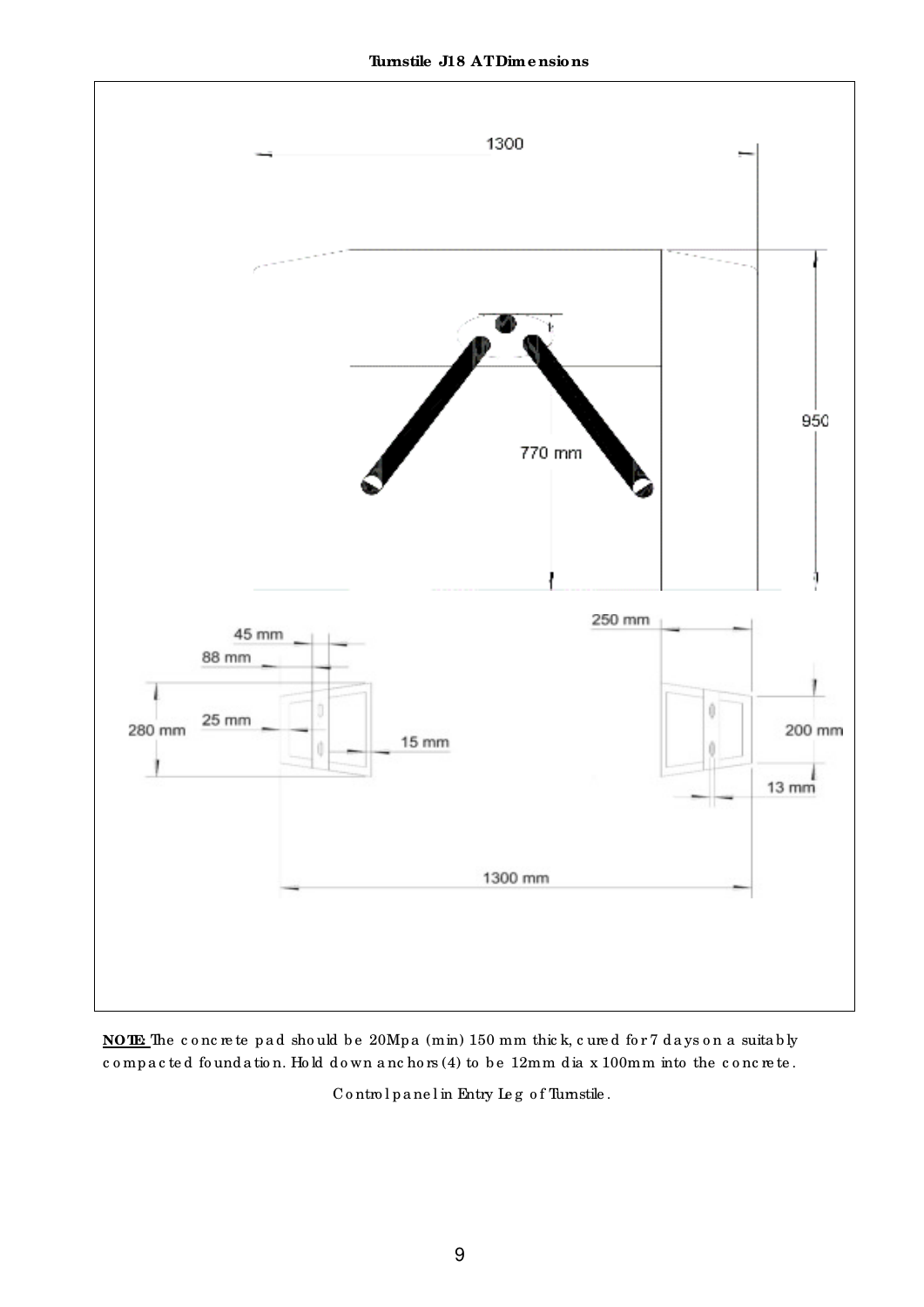# Cleaning and Maintenance of Stainless steel cabinet

Initial cleaning, wipe down exterior surfaces with thinners, then polish with stainless steelpolish

If outdoor polish every 3 months

In wet environments (daily cleaning with water) polish every 4 weeks to prevent "tea  $\,\mathrm{sta}\,\mathrm{ming}\,$  "

Polish every week if salt spray present